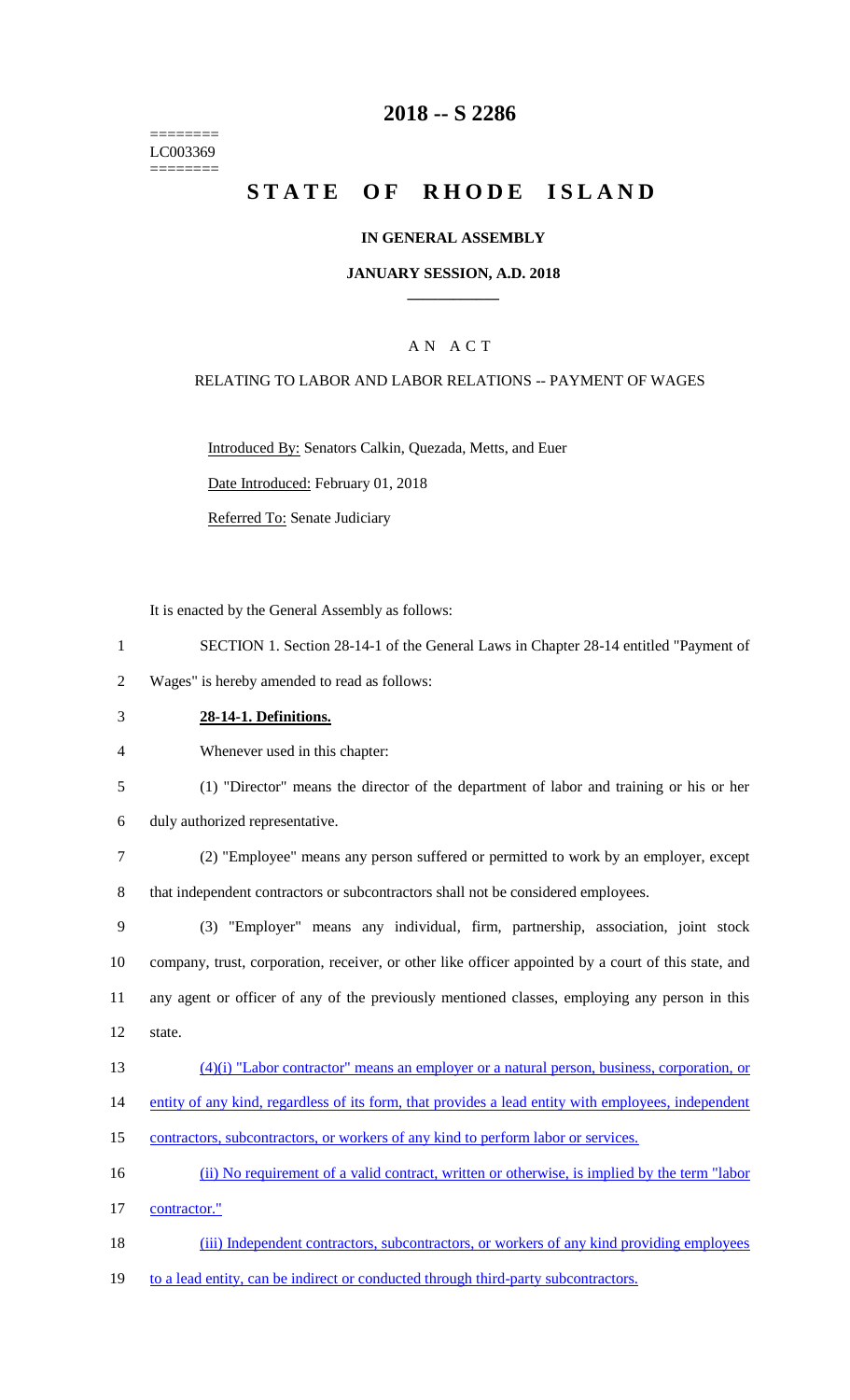| $\mathbf{1}$   | (5) "Lead entity" means an employer or a natural person, business, corporation, or                          |
|----------------|-------------------------------------------------------------------------------------------------------------|
| $\overline{2}$ | business entity of any kind, regardless of its form, that obtains or is provided one or more                |
| 3              | worker(s) to perform labor or services related to the lead entity's business activities, operations, or     |
| 4              | purposes from a labor contractor.                                                                           |
| 5              | $\left(\frac{4}{6}\right)$ "Wages" means all amounts at which the labor or service rendered is recompensed, |
| 6              | whether the amount is fixed or ascertained on a time, task, piece, commission basis, or other               |
| $\tau$         | method of calculating the amount.                                                                           |
| 8              | SECTION 2. Chapter 28-14 of the General Laws entitled "Payment of Wages" is hereby                          |
| 9              | amended by adding thereto the following section:                                                            |
| 10             | 28-14-19.4. Lead entity liability.                                                                          |
| 11             | (a) A lead entity shall share with a labor contractor all civil legal responsibility and civil              |
| 12             | liability for all workers supplied by that labor contractor for any violation of title 28. For purposes     |
| 13             | of this section, the president and treasurer of a corporation and any officers or agents having the         |
| 14             | management of such corporation shall also be deemed civilly liable for a violation of title 28.             |
| 15             | (b) The provisions of subsection (a) of this section are in addition to, and shall be                       |
| 16             | supplemental to any other theories of liability, grounds for enforcement action, or requirements            |
| 17             | established by statute or law.                                                                              |
| 18             | (c) This section does not prohibit any person from establishing, exercising, or enforcing                   |
| 19             | any otherwise lawful rights or remedies.                                                                    |
| 20             | SECTION 3. This act shall take effect upon passage.                                                         |
|                |                                                                                                             |

======== LC003369 ========